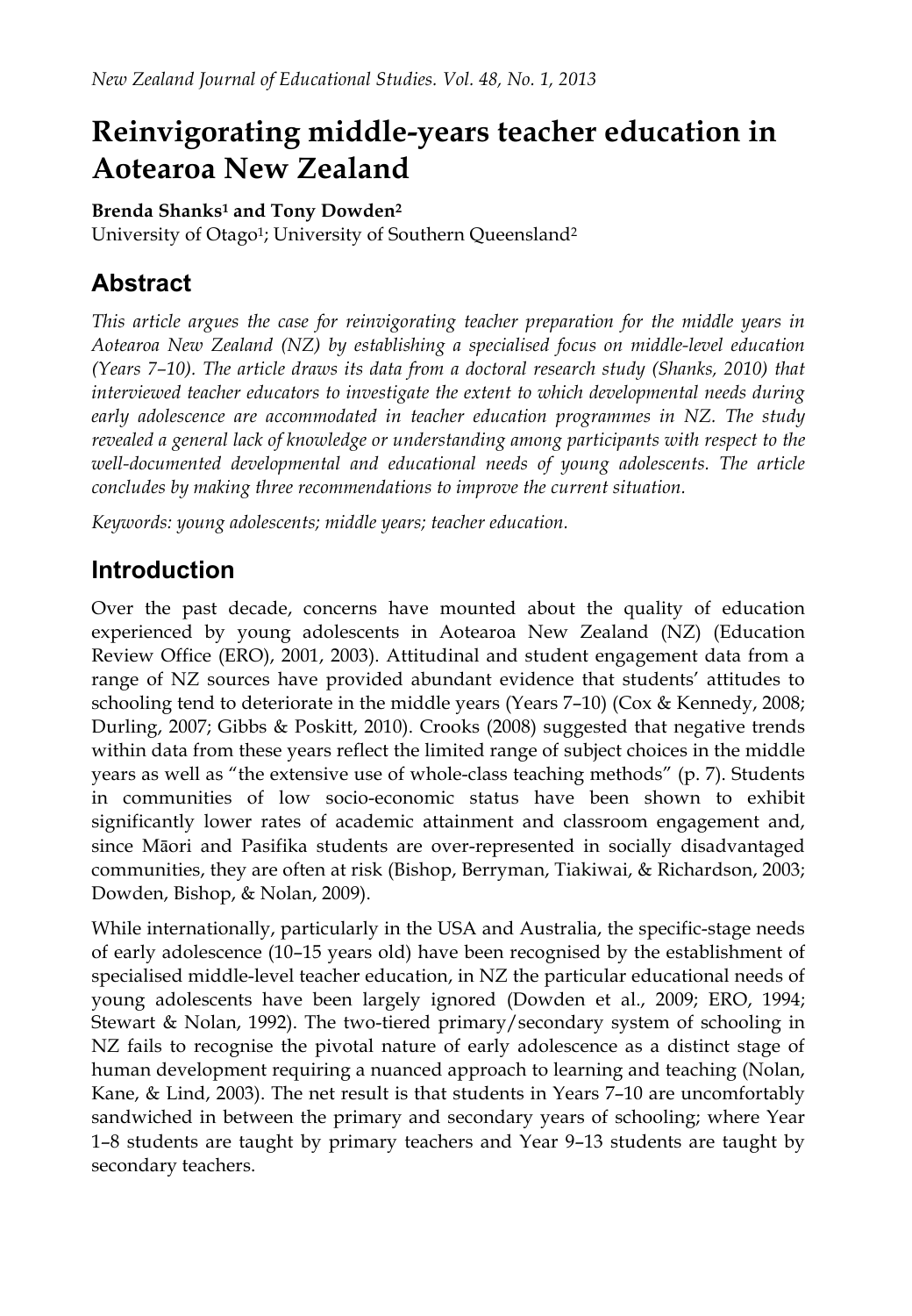Although the Ministry of Education (MoE) has commissioned middle-level research projects that have provided substantial evidenced-based data (for example, Dinham & Rowe, 2007; Durling, Ng, & Bishop, 2010; Gibbs & Poskitt, 2010), its approach to improving educational outcomes for young adolescents has been largely serendipitous. The launch, however, of *The New Zealand Curriculum* (NZC) (MoE, 2007), which features a specific 'Learning Pathway' for Years 7–10, has given proponents of middle-level reform grounds for renewed optimism. The Learning Pathway for Years 7–10 challenges the hegemony of the two-tiered schooling system in NZ because it recognises officially the middle years as a unique developmental period, distinct from the two other Learning Pathways of childhood (Years 1–6) and later adolescence (Years 11–13). In addition, the national curriculum document mandates that all schools catering for Year 7–10 students provide high quality schooling that is developmentally responsive to the specific educational needs of young adolescents. This raises an important question concerning how teacher education in NZ prepares teachers to implement the philosophy and intent of the national *Curriculum* with respect to Years 7–10.

This paper draws its data from a doctoral research study (Shanks, 2010) which was the first study to systematically investigate the provision of middle-level teacher education in NZ. The study identified several barriers to the implementation of specialised middle-level teacher preparation in NZ. The most important, and disquieting, finding was that teacher educators in NZ institutions lack an awareness and, consequently, basic knowledge and understanding about the stage of early adolescence and, therefore, are largely unaware of the well-documented developmental needs of young adolescents. This article is limited to an exposition of this key finding.

## **Literature review**

### **Developmentally appropriate learning and teaching in middle-level classrooms**

Research shows that the greatest leverage for improving educational outcomes within schools is the quality of classroom teaching (Alton-Lee, 2003; Hattie, 2002), thus reform of education in Years 7–10 should include a focus on teacher education. Advocacy for specialised middle-level teacher preparation is predicated on the belief – supported by ample research evidence – that the educational needs of young adolescents are best met by teachers who have been prepared through programmes of initial and in-service teacher education that are specifically tailored to meet the needs of middle-level learners (Andrews & Anfara, 2003; Beane & Brodhagen, 2001; Bishop, 2008; Jackson & Davis, 2000; McEwin & Dickinson, 1995; National Middle School Association (NMSA), 2006; Pendergast & Bahr, 2010).

Delpit (2001) argued that "in order to teach you I must know you" (p. 211). Thus, while teacher educators in NZ have made admirable progress on improving teachers' understandings of social and cultural contexts which shape students – for example, via influential texts such as Bishop and Glynn (1999) – middle-schooling advocates also argue that teachers must 'know' young adolescents. This includes: (1)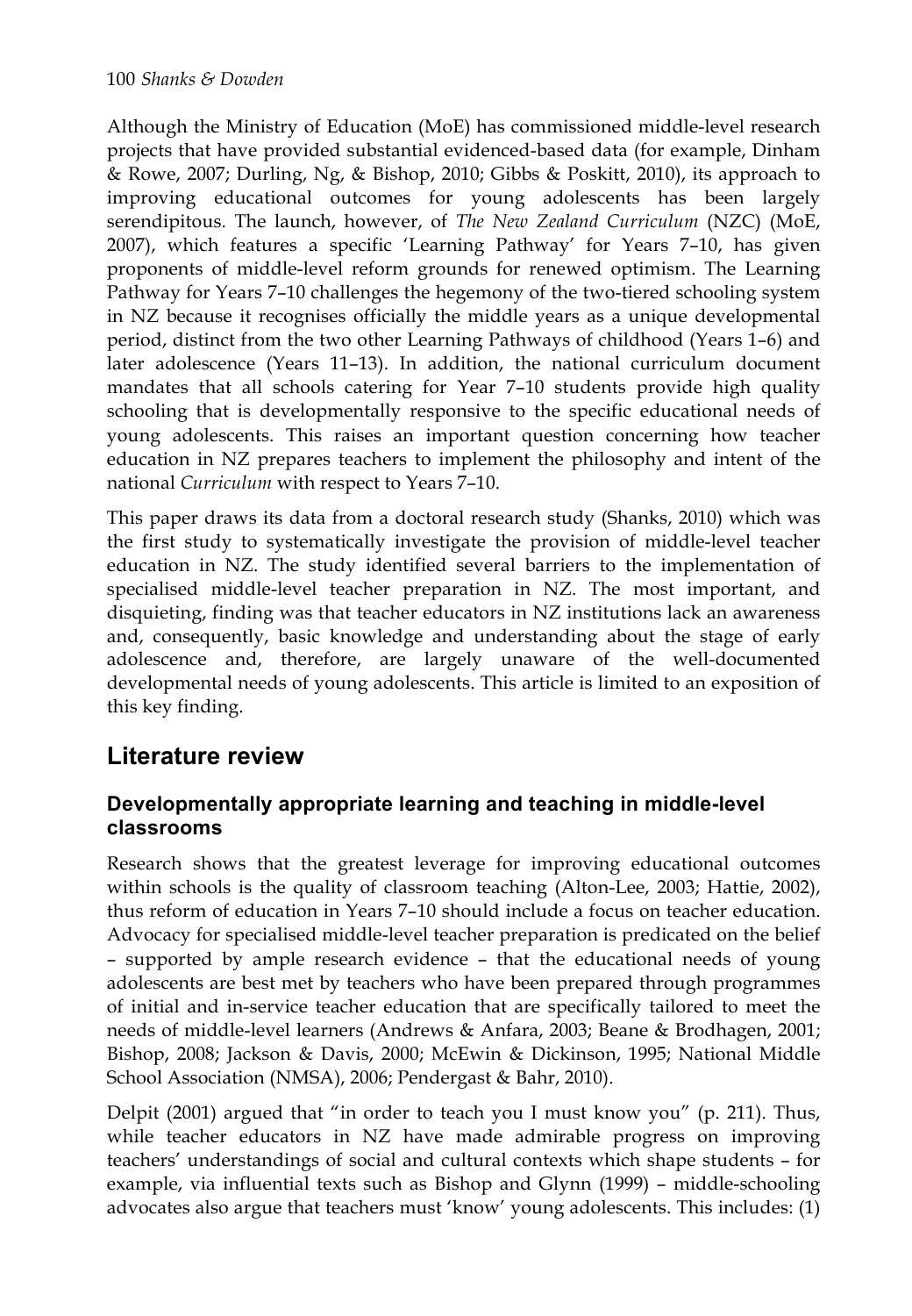specific knowledge and expertise connected to knowing about the developmental stage of early adolescence (see Caskey & Anfara, 2007); (2) recognising the pronounced presence of diversity among young adolescents, including a wide range of maturational differences; and (3) understanding how to accommodate developmental characteristics in designs for responsive curricula, appropriate pedagogies and authentic assessment in the classroom (Barratt, 1998; Beane & Brodhagen, 2001; NMSA, 2003, 2006). Chadbourne (2003) argued that it is the very nature of early adolescence that makes schooling to meet the needs of young people distinctive, because it is a time when many young adolescents are at risk of disengaging from formal learning. He explained that, although the generic dimensions of effective teaching are not distinctive, their application to young adolescent students is.

Teachers of Year 7–8 students widely believe that student engagement is linked to the quality of teacher–student relationships, yet NZ research shows teacher–student relationships in Years 7–10 often deteriorate substantially (Dowden et al., 2009; Durling, 2007). National monitoring also shows students' perceptions of schooling trend towards negativity in the middle years (Cox & Kennedy, 2008; Crooks, 2008; Gibbs & Poskitt, 2010). In Years 7–10 fewer students report that teachers help them do their best, treat them fairly, or praise them. Absenteeism, suspension and exclusion from school – worst among Māori learners – peaks in these years (Dowden et al., 2009).

Accordingly, middle-level teachers need to know and understand the specific physical, cognitive, social and emotional characteristics of young adolescence. Ultimately, initiatives to improve teacher–student relationships, such as Bishop and colleagues' *Te Kōtahitanga* project (2003, 2007) which has focused on improving Māori achievement, are insufficient unless they also respond to young adolescents' developmental needs.

### **Curriculum, pedagogy and assessment in the middle years**

Responsive educational provision in the middle-level classroom is underpinned by principles of social constructivism (Vygotsky, 1978). Prior knowledge and experiences are valued and used as contexts for further learning (Beane, 1997). Implicit within this orientation is recognition of the specific developmental characteristics of young adolescent learners. A socio-cultural approach to teaching is inclusive of students' cultural backgrounds and repositions them as members of a learning community where knowledge is constructed through negotiation and dialogue (Groundwater-Smith, Mitchell, & Mockler, 2007).

Best practice for curriculum construction in the middle years implies designs that are relevant, challenging, integrative, exploratory and responsive to the interests and needs of young adolescents (Beane, 1997; Dowden, 2007; NMSA, 2003; Pendergast & Bahr, 2010). Such curriculum designs utilise themes drawn from the concerns and questions of students as the basis for study, rather than predetermined prescriptions of content knowledge (Beane, 1997). A responsive curriculum positions students at the centre of the learning process, with teachers assuming the role of facilitators. The focus on socially significant issues stemming from real life contexts allows young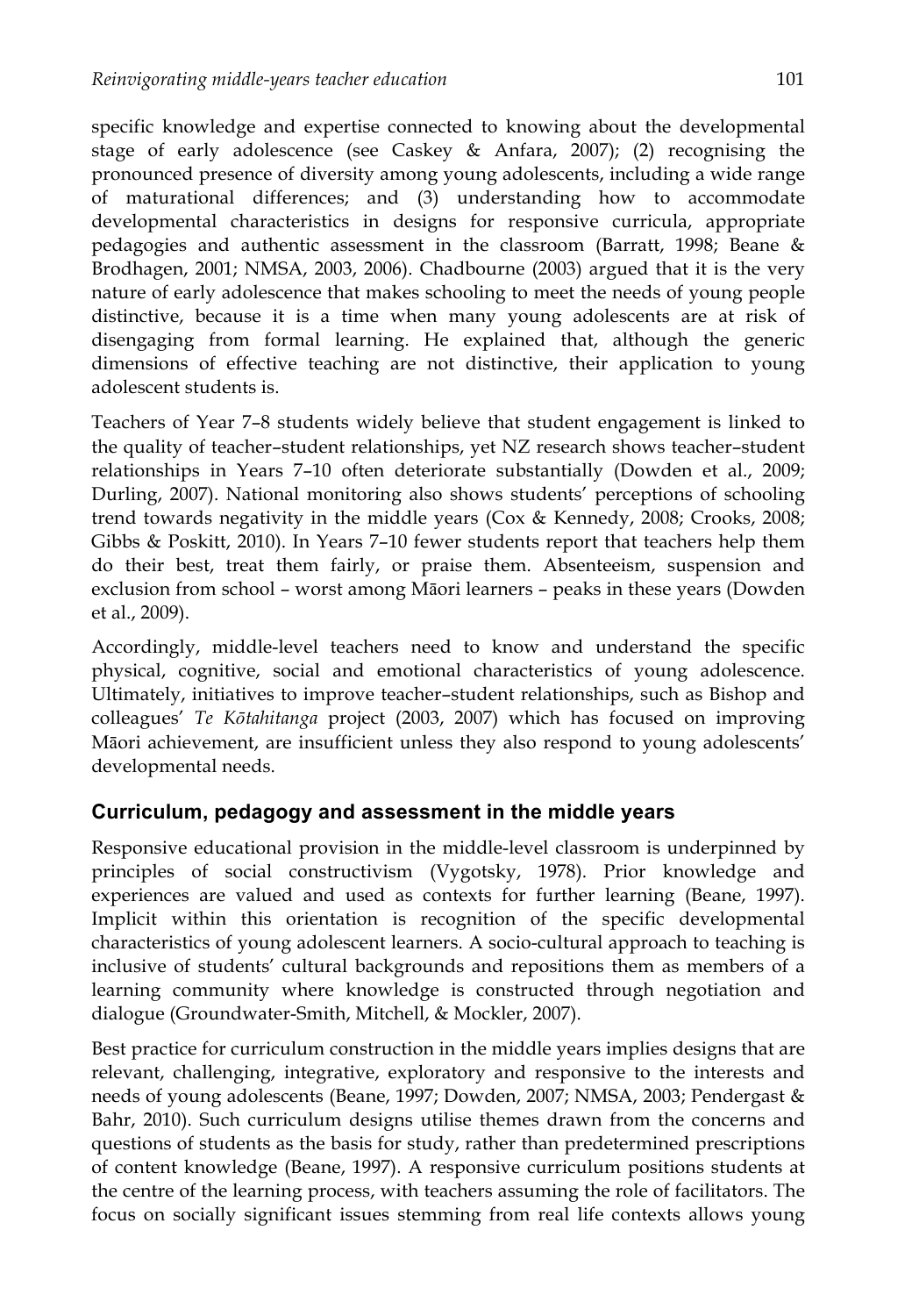people to develop an increased sense of responsibility and autonomy (Beane & Brodhagen, 2001). Indeed, any form of curriculum where there is a focusing of energies and ideas around 'big ideas' that facilitate a sense of the whole, rather than a fragmentation of concepts, is more meaningful to young adolescent students. In addition, the process of collaborative construction of curriculum by teachers and students is a powerful means of engaging young people in their learning and demonstrating that their interests, concerns and opinions are valued (Beane, 1997; Dowden, 2007). Such curricular approaches are not without conceptual, pedagogical and practical difficulties, thus successfully catering for young adolescents' educational needs is likely to require the provision of targeted professional development on a school-by-school basis (Stewart & Nolan, 1992).

Pedagogy lies at the heart of effective middle-level classroom practice. The NZC defined effective pedagogy as "teacher actions promoting student learning" (MoE, 2007, p. 34). Jackson and Davis (2000) unequivocally stated that the primary purpose of middle schooling is to promote the intellectual development of young adolescents via learning experiences that utilise higher order thinking skills. The NMSA (2003) reasoned that a focus on thinking is responsive to changes in intellectual development at a time when young adolescents are increasingly able to communicate abstract views and engage in metacognition. The need for intellectual rigour was further reiterated in the 'Productive Pedagogies' initiative implemented in Queensland, Australia (Lingard et al., 2001). This project of teacher professional development specifically focused on enhancing student learning outcomes in the middle years by ensuring "analytic depth, intellectual challenge and rigour, critical thinking ... critical literacy and higher order analysis" (Carrington, 2006, p. 121). When utilising effective pedagogies in the middle years, teachers enable students to focus on the 'what' of learning so that the knowledge is relevant and engaging, the 'how' of learning so that they are able to make connections to their own lives, and, importantly, the 'why' so that students engage in reflection and problem-solving using real life issues (Barratt, 1998).

Effective assessment at the middle level is embedded in learning activities (Davies  $\&$ Hill, 2009). Since early adolescence is characterised by maturational diversity and a wide range of reasoning ability, assessment practices must be sufficiently flexible to represent multiple perspectives. Best practice assessment at the middle level therefore includes: clear connections to classroom learning; the acknowledgement that young adolescents are becoming increasingly autonomous and reflective learners; a diverse range of assessment types including teacher–student discussion about what counts as quality; and the judicious use of digital technologies (Wyatt-Smith, Cumming, Elkins, & Colbert, 2010). Utilising such assessment practices is critical to effectively engaging middle-level students because it results in increasingly self-regulated learners.

## **Middle years of schooling in NZ**

New Zealand has a long and chequered history of tinkering with middle-level schooling (Dowden et al., 2009). Early efforts to develop an innovative middle school in the 1920s were compromised by the Great Depression and resulted in the 1932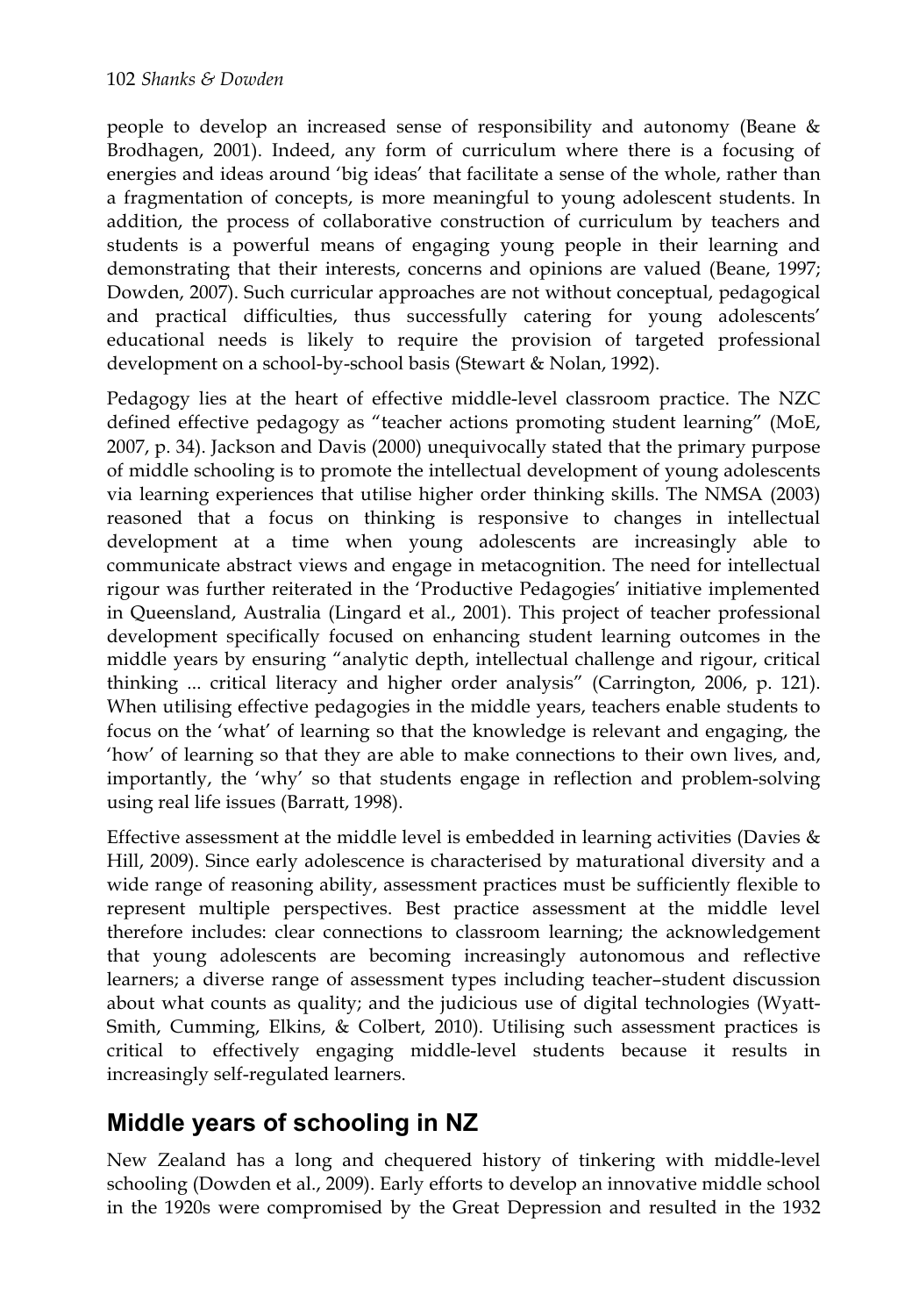establishment of the Years 7–8 intermediate school staffed by primary teachers (Stewart & Nolan, 1992). Although reformers have periodically recommended a more nuanced approach to middle-level education (e.g., Beeby, 1938; Watson, 1964; Stewart & Nolan, 1992), the hegemonic position of the bi-partite primary/secondary schooling system, reinforced by the powerful primary and secondary teacher unions, has meant it has been difficult to obtain adequate support or resourcing for developmentally responsive middle schooling (Dowden et al., 2009; Nolan & Brown, 2001).

Two key reports on middle-level education in NZ argued the case for the provision of specialised middle-level teacher preparation. Twenty years ago, Stewart and Nolan (1992) argued that the literature demonstrates early adolescence is a distinct phase of human development that requires learning and teaching of a different kind from that provided by the two-tiered primary and secondary education system in NZ. The main recommendations of their report were that middle-level teachers must have an in-depth understanding of early adolescence, they need to specialise in one or more subject areas, and they should be skilled at teaching core subjects. A later report on middle-level teacher credentialing in NZ concluded with several recommendations (Bishop, 2008). Bishop's two main recommendations situated middle-level teacher preparation within primary and secondary programmes. She recommended firstly, that specific knowledge, skills and values distinctive to the middle levels should be included in existing teacher education programmes, and secondly, pilot postgraduate programmes of middle-level teacher preparation should be implemented.

The latter recommendation has been implemented by the MoE which hints at broader government support for middle level teacher education in the future. To date, numbers of enrolments in the new postgraduate teacher qualification have been modest. Serious questions remain concerning whether such courses can be staffed by academics with genuine knowledge and expertise on middle schooling, as opposed to subject-area knowledge about numeracy and literacy in Years 7–10.

In summary, the extant literature shows that young adolescents have developmental and educational needs that can only be effectively met through the provision of specialised programmes of middle-level teacher preparation. In the middle-level classroom, regardless of school configuration, learning and teaching should: (1) be underpinned by a social constructivist perspective; (2) value the diverse sociocultural backgrounds of learners; (3) be derived from relevant, challenging, integrative and exploratory curricula; (4) utilise authentic assessment practices and procedures; and (5) employ student-centred pedagogical approaches that are developmentally responsive and promote engagement by young adolescent learners.

## **Method**

This study utilised qualitative methodology to investigate the provision of preparation for the middle years in NZ teacher education. Case studies were used because this is suited to obtaining rich information from multiple participants in a range of settings (Creswell, 2009). An online search of teacher education programmes in NZ tertiary institutions revealed a general lack of emphasis on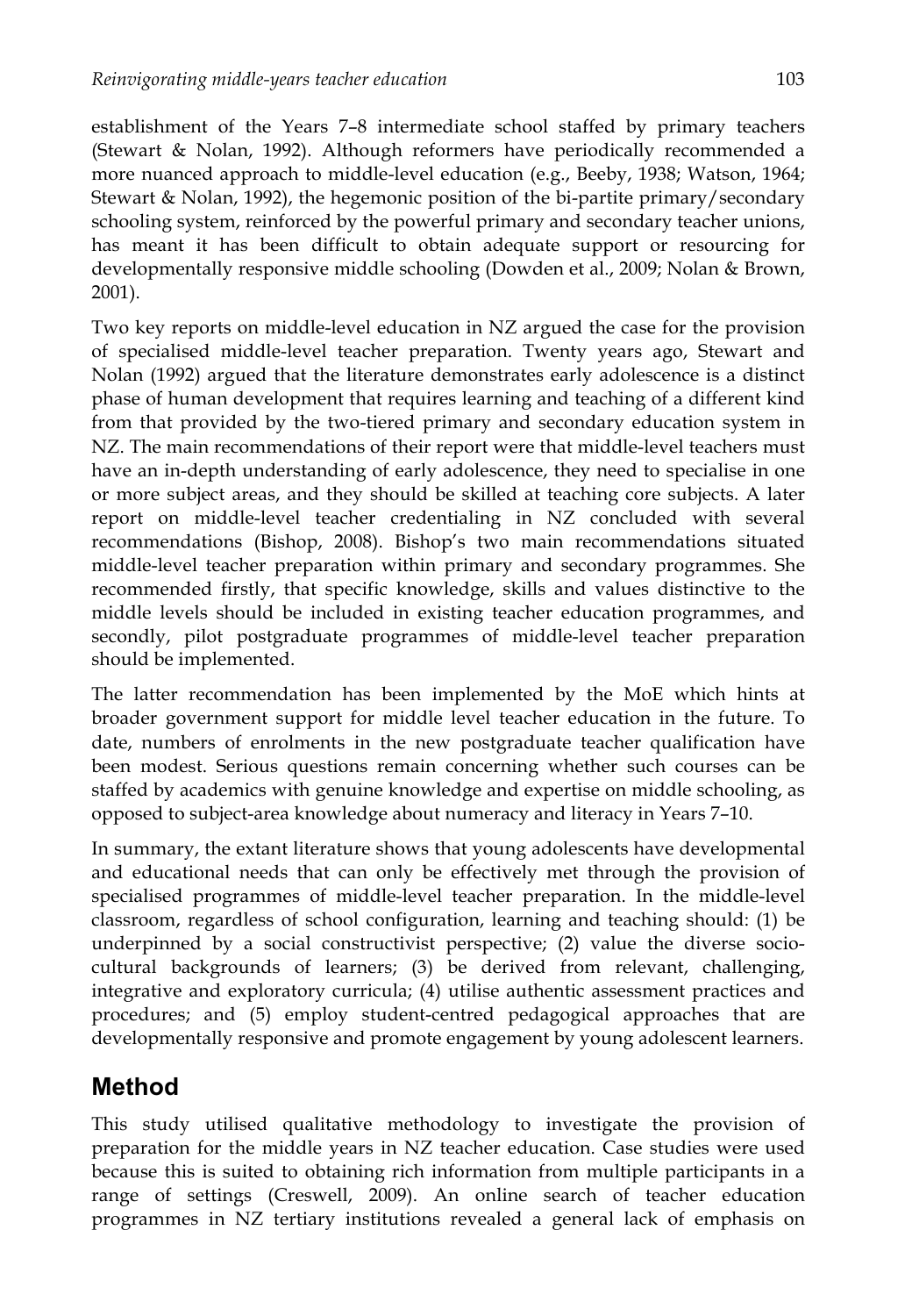specialised provision for the middle years. Since the vast majority of NZ students complete their initial teacher education programme in a university or college of education, consent to participate in the research project was sought from these institutions. Five NZ universities and two colleges of education agreed to participate. Teacher educator participants were selected from primary and secondary sectors within the participating institutions because middle-level education straddles both sectors. Teacher educators working in school support were also invited to participate because in-service professional development is an integral aspect of teacher education for the middle years. Thirteen teacher educators from the seven institutions agreed to participate in this study. Of these, five participants were in primary programmes, four in secondary programmes, and four were engaged in support to schools. Semi-structured interviews were conducted with teacher educators who volunteered to be participants (Denzin & Lincoln, 2003). The interview questions were designed to: (1) investigate the extent to which specific Year 7–10 content was incorporated in programmes; (2) gauge the degree of emphasis on developmentally responsive approaches to teaching young adolescents; (3) reveal the nature of the literature used within programmes; and (4) evaluate the quality of preparation and support provided to student teachers on teaching placement in middle-level settings.

## **Results**

Three major themes emerged from the data. Firstly, the majority of the participants failed to recognise the stage of early adolescence and the associated principles of middle schooling; secondly, they articulated the belief that the notion of effective teaching is not based on considerations of age or developmental level but, rather, a generic response to the needs of all learners; and thirdly, the participants with advisory roles believed the provision of in-service support for middle-level contexts is problematic.

### **Teacher educators' beliefs about middle schooling**

The participants expressed a range of beliefs in relation to middle-level education. Three of the five primary teacher educator participants did not recognise early adolescence as a distinct developmental stage or the concept and philosophy of middle schooling. One participant stated:

My feeling is that teachers need to be teachers. Now obviously, teachers need to pay attention to the age of learners … and development levels and maturation like the social development of their learners. But I think that's true of any age group, and I don't see young adolescents or pre-adolescents, or whatever you call them, as being in any way different from a teaching point of view.

This participant's comment implied a belief of a 'one-size-fits-all' approach to classroom provision. The comment is inherently contradictory because it emphasises the importance of the teacher understanding learners' needs from a developmental perspective but, at the same time, it fails to acknowledge that early adolescence is different from other developmental stages.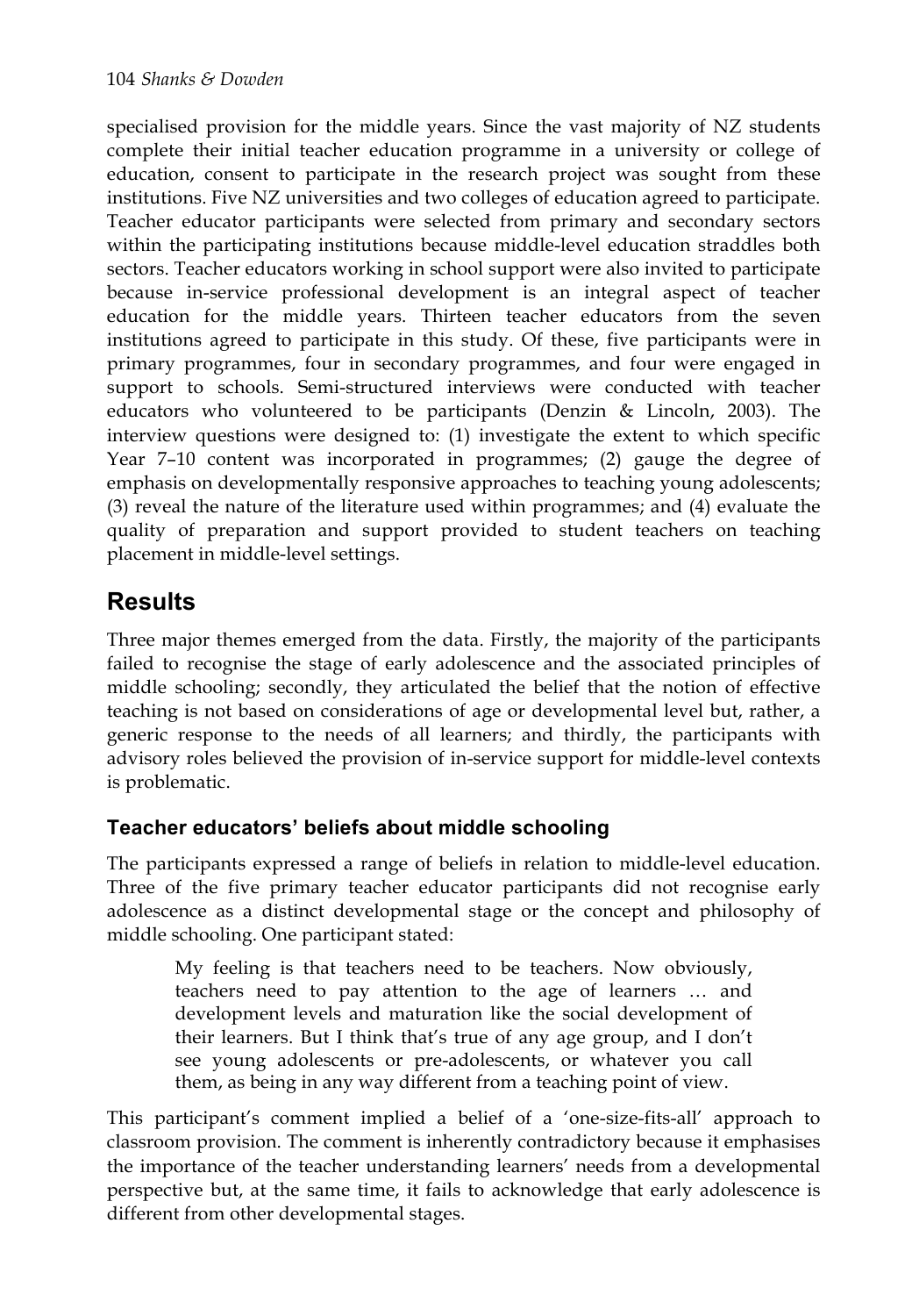At the opposite end of the spectrum, however, another primary teacher educator reflected:

I just think there's not enough recognition, I guess, that the middle years are a separate developmental stage. Recognition of middle level education is one of the primary planks of preparing teachers to teach in middle level education. There's got to be recognition of the philosophy. I'd also like in our own primary programme to see more courses … which recognise that teaching young adolescents is a different process and requires a different set of skills, content knowledge and approach than teaching at the primary level.

Throughout the interview, this participant argued that early adolescence should be recognised as a differentiated group and expressed the need for more NZ research to facilitate this.

The three secondary teacher educator participants expressed a range of similar beliefs, although their responses tended to reflect a greater awareness of issues relating to middle-level education. Their comments, however, were focused on Year 9–10 students, even though sweeping changes to school configurations in some regions in NZ have resulted in large numbers of Year 7–8 students being housed in Year 7–13 schools. One participant stated that she believed students in the middle years go through a distinct developmental phase, whereas the other two participants referred to early adolescence as a 'progression'.

### **Teacher educator's beliefs about responsive practice**

The philosophy of middle schooling is predicated on teachers having in-depth knowledge and understanding of the developmental needs of young adolescents so that they are able to plan and implement classroom programmes that are engaging and responsive. In response to interview questions focusing on how student teachers are prepared for teaching young adolescents in Years 7–10, the participants in both primary and secondary programmes consistently referred to a generic notion of 'effective teaching', espoused within their programmes, as the foundation for student teachers' understandings concerning responsive practice in the middle-level classroom. A primary teacher educator explained:

Well, that's what I like about this degree, because good teaching is good teaching. So we're teaching [student teachers] a set of principles … about a lot of different things, aspects of teaching, and it doesn't matter really if the kids are 5 or 15 … Generally the principles … apply across the board.

The participants repeatedly identified the generic principles of effective practice espoused in the NZC (MoE, 2007) and Alton Lee's *Quality Teaching for Diverse Students in Schooling: Best Evidence Synthesis* (2003) as being responsive to middlelevel learners. The primary teacher educators stressed the importance of sociocultural theories within their respective programmes. One stated:

We spend a lot of time talking about Bronfenbrenner and … the notion of the systems that are working around kids. Students should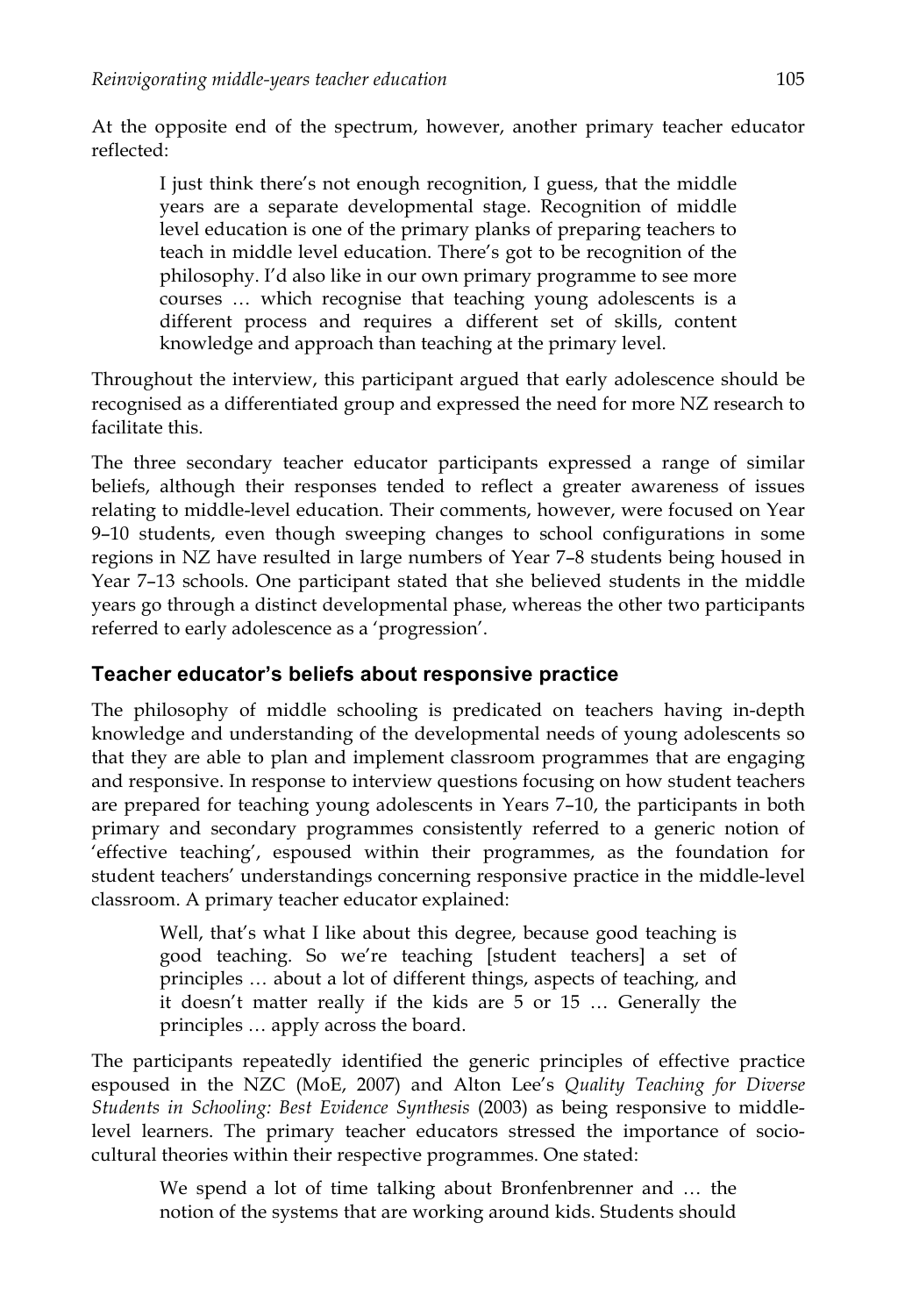have a good [theory of education] underpinning what they're doing in the classroom because that's a significant part of their education studies.

As they explained how their programmes cater for the middle level, the participants repeatedly revealed their reliance on associate teachers to model effective practice during student practica in middle-level settings. One primary teacher educator reflected:

I guess the most powerful thing is for [student teachers] to see effective teaching with this age group. We provide them with a general set of strategies, tools and approaches which are going to allow them to work at any level but the thing that's going to make the most difference is if they're working with effective teachers while they're on teaching experience. In the end, that's the thing that really makes the difference … sometimes I get a wee bit disappointed with the quality of some of the teaching and that our students are not seeing best practice.

A secondary teacher educator echoed these concerns:

Most of the curriculum is school-based in our programme. Most of the students go out into schools where teachers are their curriculum lecturers and, to be quite frank, it often depends on how much that teacher is in touch with Years 7 and 8 … in some cases it's quite a lot and in others it's none at all.

The participants repeatedly assumed that effective teaching approaches are automatically responsive for all learners at every level. As such, a strong emphasis on inclusivity, with best practice touchstones, such as knowing the individual learner and developing effective relationships, was embedded in their respective programmes. In the instance of the middle-level setting, it was apparent that the participants hoped that associate teachers would capably model effective practice to student teachers. It was unclear, however, where associate teachers might access the requisite specialised middle-level knowledge because none of the participants were able to identify content in existing primary or secondary courses of teacher education that specifically focuses on young adolescence or responsive practices for Years 7–10 learners.

### **Problematic provision of in-service support**

The interviews with the five teacher educators who provide in-service professional development and support to schools, known as 'advisors', provided revealing data about the frustrations they experience in middle-level contexts. In NZ, school support strongly reflects the dominant two-tiered primary/secondary discourse with specialist primary school and secondary school advisors; and it largely exists to facilitate professional development contracts commissioned by the MoE. Several participants identified the primary/secondary division as problematic, because there are at least eight kinds of state school configurations for students in Years 7–10. In addition, school reviews have resulted in dramatic increases in the number of Years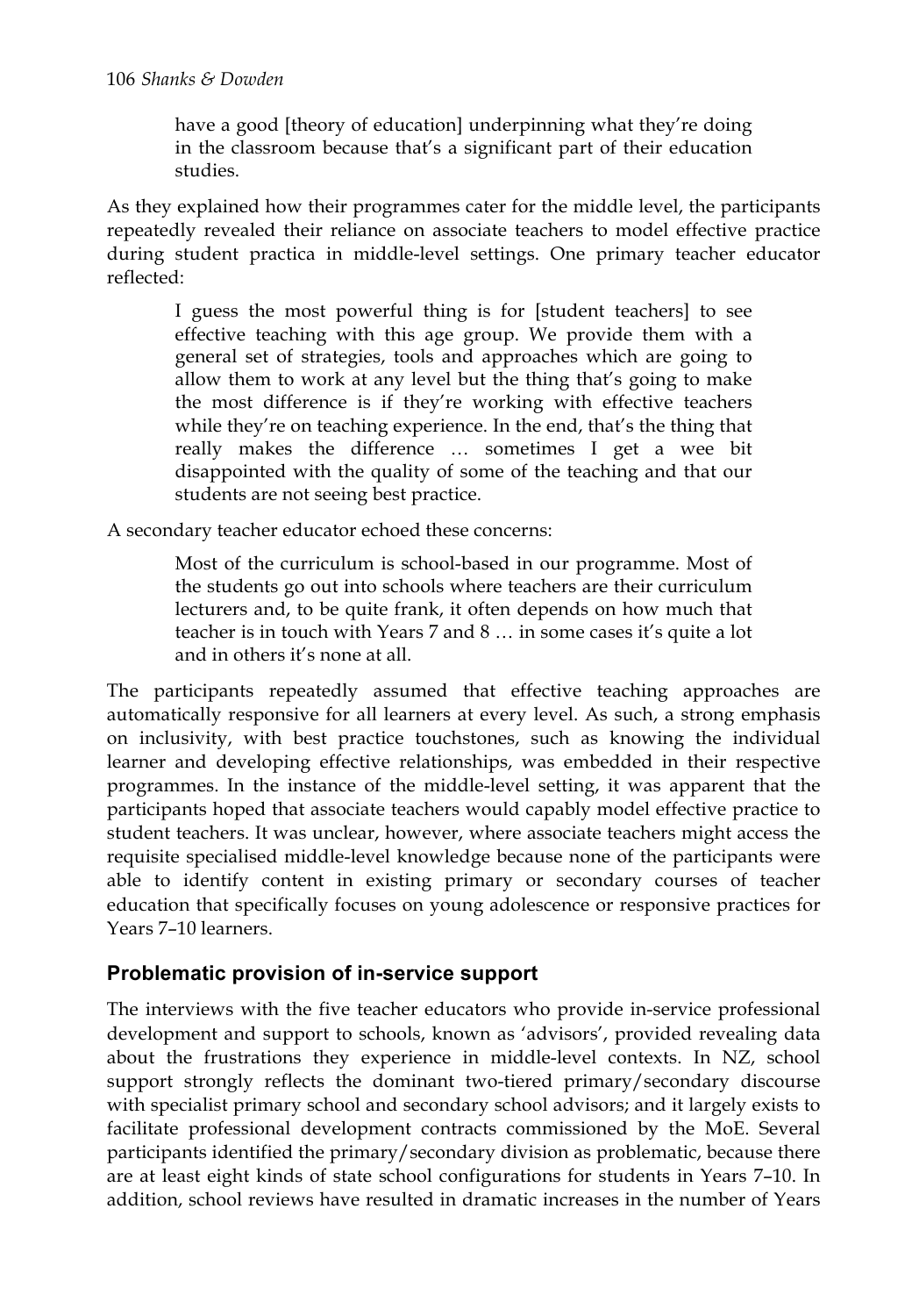7–13 secondary schools in some regions. The influx of Year 7–8 students into what have been traditionally viewed as secondary school contexts has generated confusion and ambiguity for advisors. The participants identified the pressing need for reform of professional development provided in middle-level settings. A secondary advisor reflected:

Now all of a sudden we've got these increased numbers of Years 7- 13 schools and … what do we do with the Years 7–8 teachers? Are the primary advisors working there or is it the secondary advisors … How do we actually cater for them? … We need to have a discussion about how we best serve the Years 7–13 schools.

The advisors stated that the bulk of professional development provided in middlelevel contexts was numeracy and literacy contracts. They explained that the contracts strongly emphasise development of teachers' content and pedagogical knowledge, along with an inherent social constructivist learning and teaching philosophy. This was generally perceived by the advisors to be responsive to learners 'at all levels.' The advisors explained that their professional development is underpinned by a handful of NZ publications, such as Alton-Lee's (2003) best practice. One primary advisor explained:

Obviously the literature that we're relying on very heavily now is that around quality teaching – the best evidence. That's the literature that we're using to provide a foundation for our work.

In summary, although the MoE has commissioned several research projects on middle–level education in recent years, the frustration expressed by the advisors participating in this study indicates that the provision of specialised middle–level professional development and support for schools has not been a priority.

## **Discussion**

The belief among the teacher educator participants in this study of the existence of a single generic set of effective learning and teaching practices is indicative of a cultural belief that pervades the NZ educational system and simultaneously disenfranchises young people in Years 7–10. Interestingly, this key finding mirrors that of Rumble (2010) in his doctoral study on the changing nature of teachers' work during reform of middle–level schooling in Queensland, Australia. This misguided belief – that the needs of all learners, including young adolescents, can be met generically via the dimensions of quality learning and teaching constructs – contradicts the otherwise impressive commitment to social constructivism demonstrated by teacher education programmes in NZ. The notion of knowing the learner is foundational to social constructivism and, at the middle level, requires teachers to have in-depth understanding of the unique physical, cognitive, socioemotional development of young adolescents as well as the socio-cultural and generational influences that shape and characterise their growth and development. The research base on middle schooling, as well as professional experience in international middle-level contexts, shows that the depth of professional understanding needed for successful schooling in the middle years can only be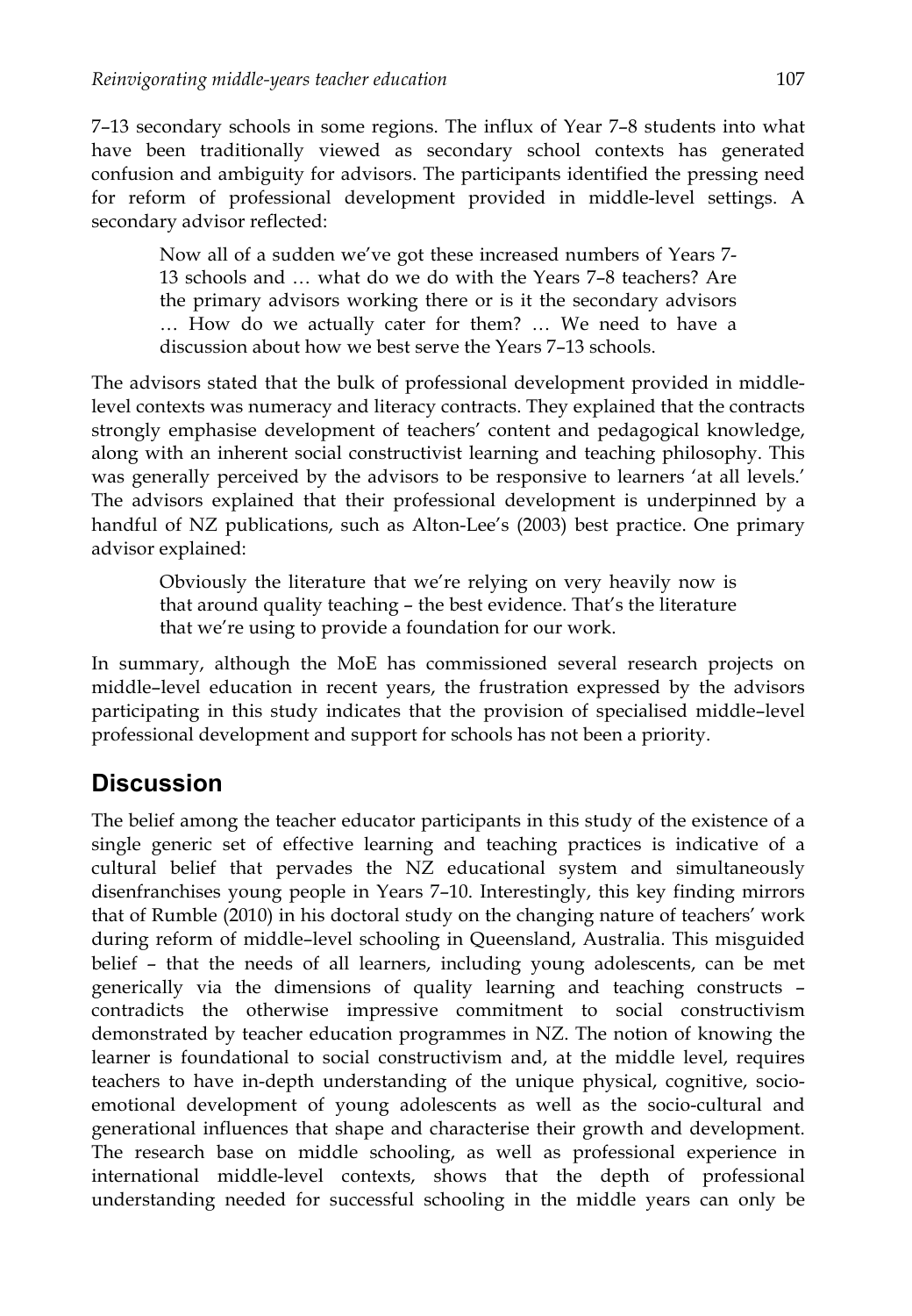achieved by the provision of specialised middle-level programmes of initial teacher education and, within schools, by advisors who are experts on middle schooling.

At the middle level, a one-size-fits-all approach to teacher education is recklessly hitand-miss. It disregards the fact that the stage of early adolescence is second only to infancy in terms of complexity, rapid growth and development (Nolan et al., 2003) and is far removed from the ideal of successful middle–level teachers being experts on young adolescents' developmental needs (Beane & Brodhagen, 2001; NMSA, 2006). Moreover, given sobering NZ statistics indicating ever-increasing levels of student disengagement during the middle years, it is evident that naïve educational philosophies implemented by many Year 7–10 teachers are inadequate. As such, appropriate education for young people in NZ has become an ethical and moral issue. It is no longer tenable to have students in Years 7–10 taught by primary or secondary teachers who might be experts on children's developmental needs or specialists in a National Certificate of Educational Achievement (NCEA) subject area taught in Years 11–13. Early childhood educators are highly educated professionals in their specialist field and, analogously, so should middle-level educators.

We recommend a three-pronged approach to ameliorate the current state of affairs. Firstly, all young adolescents in NZ, regardless of their school configuration or their cultural and socio-economic background, should be taught by expert teachers who have been prepared in programmes of teacher education that are specifically designed to equip them to teach young adolescents. This would challenge the hegemony of the two-tiered system of schooling in NZ but it is crucial to any serious effort to improve educational outcomes for young adolescents. The NZC has prioritised a fresh approach to the middle years of schooling via a differentiated Learning Pathway specifically for Years 7–10 (MoE, 2007). This Learning Pathway, which emphasises the need for a "[developmentally] responsive curriculum" (p. 41), offers promise for improved middle-level education in NZ, yet as the data from this study show, key stakeholders have failed to realise the full implications of this important policy change. To date, the MoE has provided little specific professional development or support for middle schooling at the systemic level. This situation could be rectified and, at the same time, would solve the problem of school advisory reform raised by the advisor participants in this study. It should be acknowledged that the MoE, in response to the recommendations of Bishop (2008), has provided funding for a limited number of teachers to access a postgraduate qualification in middle schooling, but this should not be seen as a systemic solution. In addition, the Ministry has developed an online portal for middle schooling that includes a modest collection of resources for learning and teaching (MoE, 2012).

Our second recommendation is for the MoE to dispense with the obsolete primary and secondary advisor types and to create three pools of specialist advisors representing each of the three Learning Pathways. This study also indicates that teacher education providers assume that associate teachers – who in most, if not all, cases will have no specialist knowledge of the middle years – are capable of mentoring student teachers on placements in middle-level settings without additional support. This is a serious concern because, when effective pedagogies are not adequately modelled during teaching practica, student teachers have no point of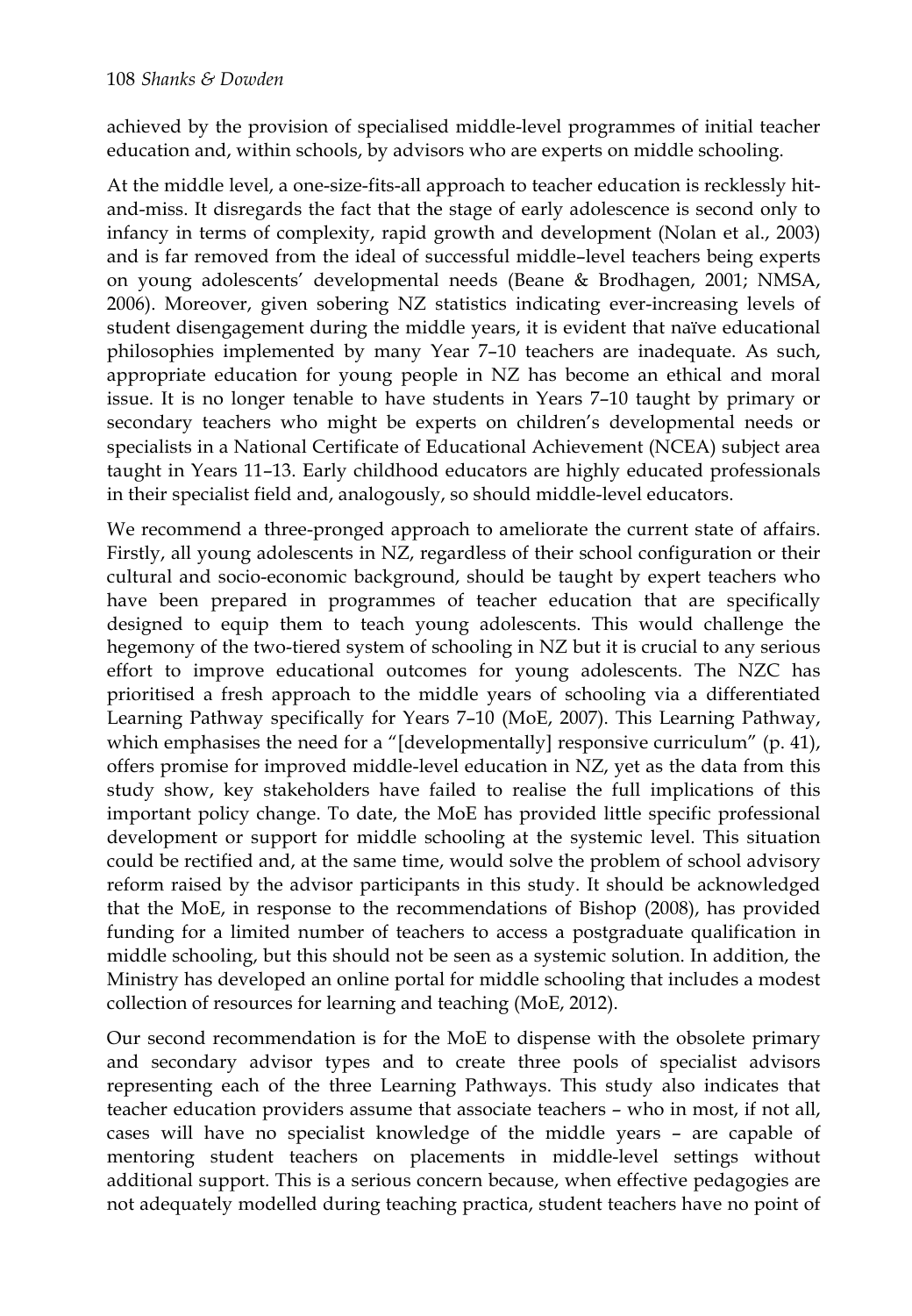reference for making informed decisions about learning and teaching in future middle-level settings.

Our third recommendation is for the MoE, school communities and teacher education institutions to collectively ensure that student teachers in middle-level settings are provided with expert mentoring and assistance. This would require a fundamental rethink of the nature and extent of partnerships between schools and the tertiary institutions that provide teacher education.

## **Conclusion**

The default position that the attributes of the teacher are generic must be challenged. We believe teacher preparation in NZ must be reinvigorated by introducing a specialised focus on middle schooling. This action will be a crucial step towards ensuring that the Learning Pathway in Years 7–10 is effective. Without specialised middle-level teacher education and in-service professional development, the mounting statistics revealing increasing student disengagement will continue to show that young adolescents are disenfranchised by an education system that fails to recognise, let alone provide for, their developmental and educational needs. As it currently stands, the indifferent quality of education for young adolescents in NZ is an indictment on current policy settings which are at odds with research findings. We are convinced of the need for the urgent reform of teacher education for the middle years of schooling in NZ.

## **Correspondence**

Brenda Shanks, University of Otago College of Education, Southland Campus, PO Box 886, Invercargill, New Zealand. Email: brenda.shanks@otago.ac.nz

## **References**

- Alton-Lee, A. (2003). *Quality teaching for diverse students in schooling: Best evidence synthesis*. Wellington, NZ: Ministry of Education.
- Andrews, P. G., & Anfara, V. A. (Eds.). (2003). *Leaders for a movement: Professional preparation and development of middle level teachers and administrators*. Greenwich, CT: Information Age.
- Barratt, R. (1998). *Shaping middle schooling in Australia: A report of the National Middle Schooling Project*. Canberra, ACT: Australian Curriculum Studies Association.
- Beane, J. A. (1997). *Curriculum integration: Designing the core of democratic education*. New York, NY: Teachers College Press.
- Beane, J. A., & Brodhagen, B. L. (2001). Teaching in middle schools. In V. Richardson, (Ed.), *Handbook of research on teaching* (4th ed.) (pp. 1157–1174). Washington DC: American Educational Research Association.
- Beeby, C. E. (1938). *The intermediate schools of New Zealand: A survey.* Wellington, NZ: Whitcombe & Tombs.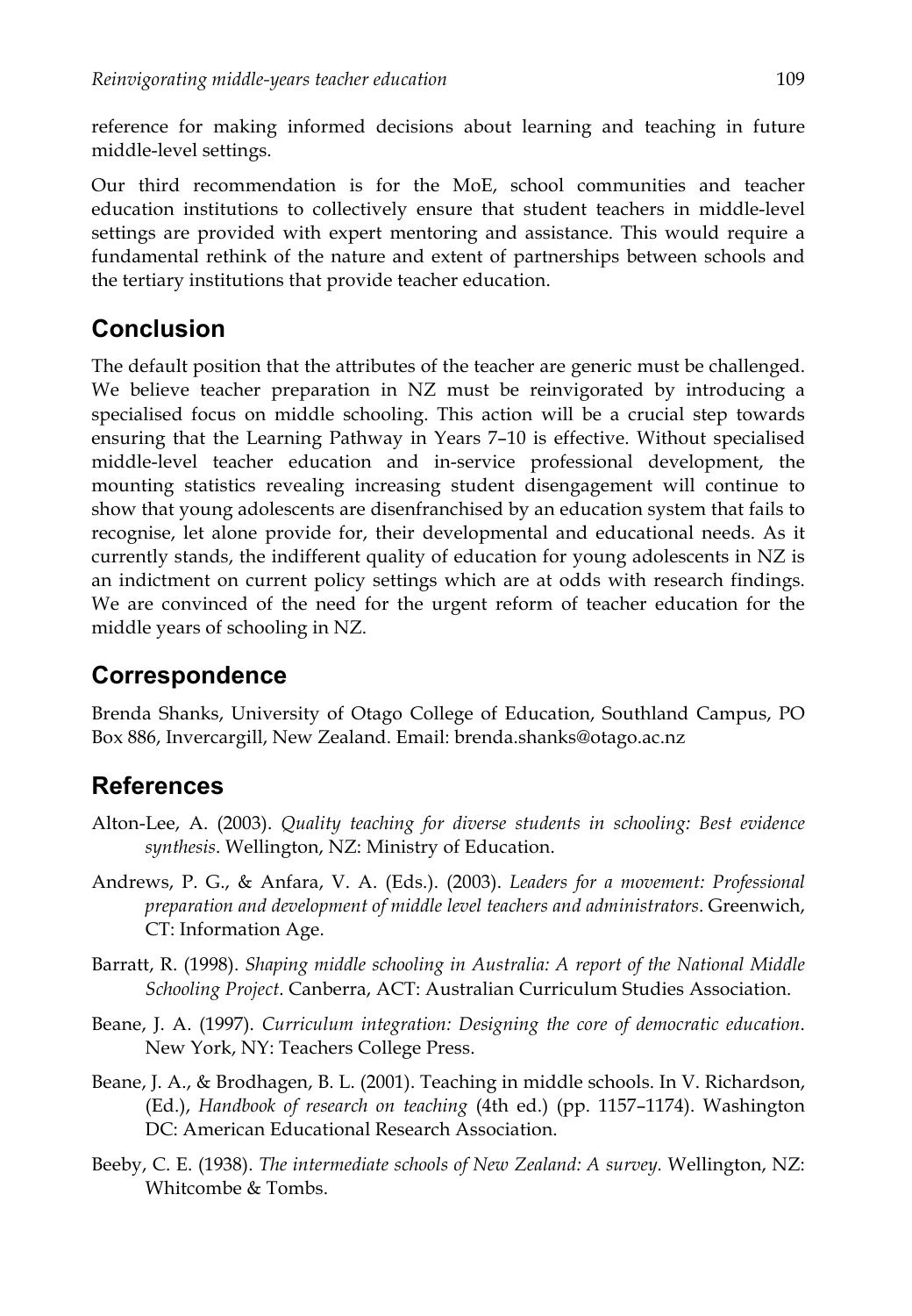- Bishop, P. (2008). *Middle years teacher credentialing in Aotearoa/New Zealand. Report of the Sir Ian Axford Fellow*. Wellington, NZ: Fulbright New Zealand.
- Bishop, R., Berryman, M., Powell, A., & Teddy, L. (2007). *Te Kōtahitanga: Improving the educational achievement of Māori students in mainstream education, Phase 2: Towards a whole school approach.* Wellington, NZ: Ministry of Education.
- Bishop, R., Berryman, M., Tiakiwai, S., & Richardson, C. (2003). *Te Kōtahitanga: The experiences of Year 9 and 10 Māori students in mainstream classrooms*. Wellington, NZ: Ministry of Education.
- Bishop, R., & Glynn, T. (1999). *Culture counts: Changing power relations in education*. Palmerston North, NZ: Dunmore Press.
- Carrington, V. (2006). *Rethinking middle years: Early adolescents, schooling and digital culture.* Crow's Nest, NSW: Allen & Unwin.
- Caskey, M. M., & Anfara, V. A. (2007). Research summary: Young adolescents' developmental characteristics. Retrieved from http://www.nmsa.org/ Research/ResearchSummaries/DevelopmentalCharacteristics/tabid/1414/De fault.aspx
- Chadbourne, R. (2003). What makes middle schools and middle schooling distinctive, if anything? *Queensland Journal of Educational Research*, *19*(1), 3–12.
- Cox, S., & Kennedy, S. (2008). *Students' achievement as they transition from primary to secondary schooling*. Retrieved from http://www.educationcounts.govt.nz
- Creswell, J. (2009). *Research design: Qualitative, quantitative and mixed methods approaches* (3rd ed.). Thousand Oaks, CA: Sage.
- Crooks, T. (2008). Goals for middle schooling. *Secondary Principals' Association of New Zealand Journal*, 7–9.
- Davies, A., & Hill, M. (2009). *Making classroom assessment work*. Wellington, NZ: New Zealand Council for Educational Research.
- Delpit, L. (2001). Education in a multicultural society: Our future's greatest challenge. In J. Strouse (Ed.), *Exploring sociocultural themes in education* (2nd ed., pp. 203–211). Upper Saddle River, NJ: Merrill Prentice-Hall.
- Denzin, N., & Lincoln, Y. (2003). *Collecting and interpreting qualitative materials* (2nd ed.). Thousand Oaks, CA: Sage.
- Dinham, S., & Rowe, K. (2007). *Teaching and learning in the middle schooling: A review of the literature.* A report to the New Zealand Ministry of Education. Wellington, NZ: Australian Council for Educational Research.
- Dowden, T. (2007). Relevant, challenging, integrative and exploratory curriculum design: Perspectives from theory and practice for middle level schooling in Australia. *Australian Educational Researcher*, *34*(2), 51–72.
- Dowden, T., Bishop, P., & Nolan, P. (2009). Middle schooling in New Zealand. In S. Mertens, V. A. Anfara, & K. Roney (Eds.), *The handbook of research in middle*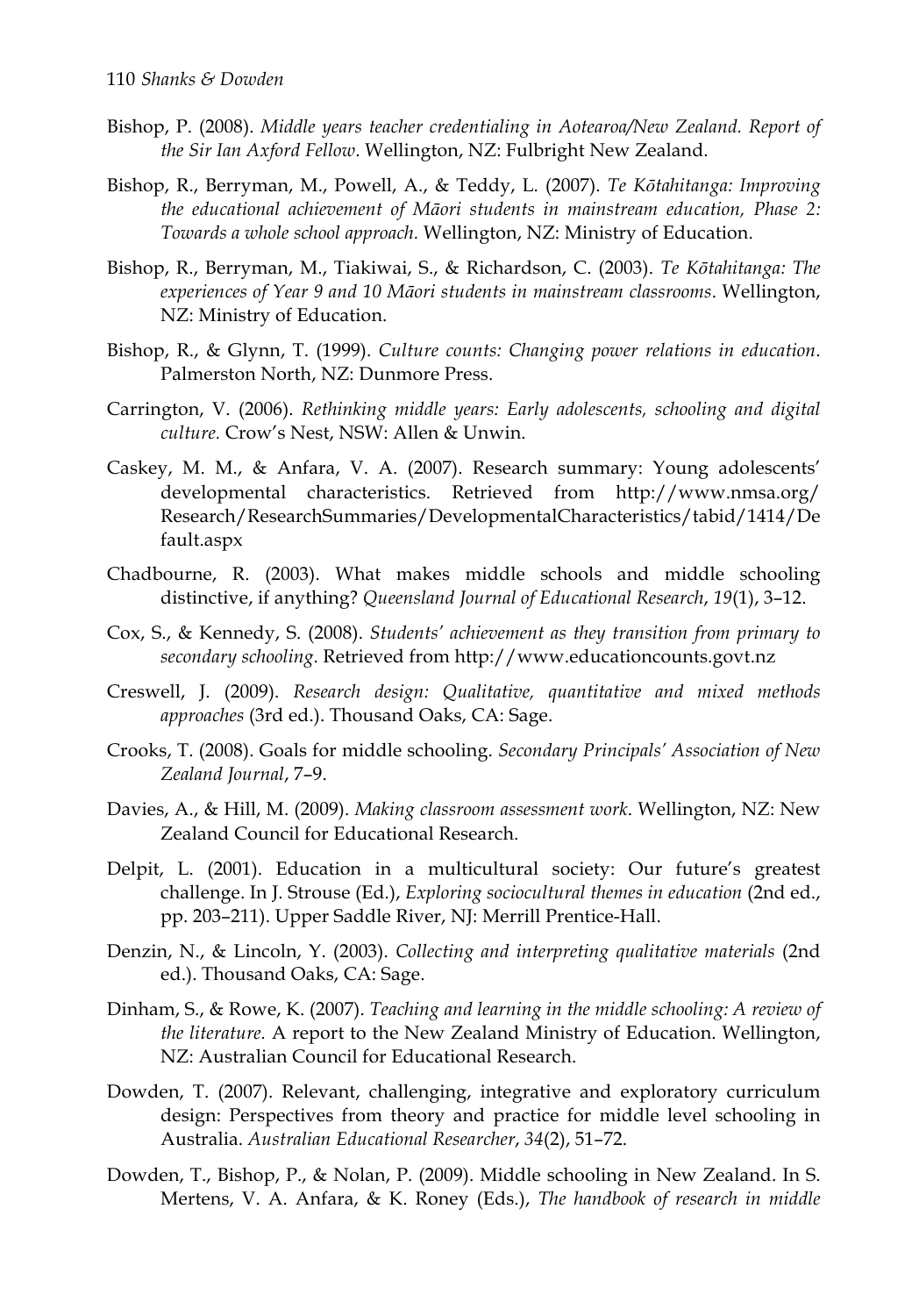*level education (vol. 7): An international look at educating young adolescents* (pp. 135–156). Charlotte, NC: Information Age.

- Durling, N. (2007). *Teaching and learning in middle schooling: A statistical snapshot*. Wellington, NZ: Ministry of Education.
- Durling, N., Ng, L., & Bishop, P. (2010). The education of Years 7–10 students: A focus on their teaching and learning needs. A summary report to the New Zealand Ministry of Education. Retrieved from http://www. educationcounts.govt.nz/publications/schooling/75765
- Education Review Office (ERO). (1994). *Forms 1 to 4: Issues for students. National Education Evaluation Reports*. Wellington, NZ: Author.
- Education Review Office (ERO). (2001). *Students in Years 7 and 8: Education evaluation report*. Wellington, NZ: Author.
- Education Review Office (ERO). (2003). *Students in Years 9 and 10: Education evaluation report*. Wellington, NZ: Author.
- Gibbs, R., & Poskitt, J. (2010). *Student engagement in the middle years of schooling (Years 7–10): A literature review. A report to the New Zealand Ministry of Education*. Retrieved from www.educationcounts.govt.nz/publications
- Groundwater-Smith, S., Mitchell, J., & Mockler, N. (2007). *Learning in the middle years more than a transition*. South Melbourne, VIC: Thomson.
- Hattie, J. (2002). What are the attributes of excellent teachers? In B. Webber (Ed.), *Teachers make a difference: What is the research evidence?* (pp. 3–26). Wellington, NZ: New Zealand Council for Educational Research.
- Jackson, A. W., & Davis, G. A. (2000). *Turning points 2000: Educating adolescents in the 21st century*. New York, NY: Teachers College Press.
- Lingard, B., Ladwig, J., Luke, A., Mills, M., Hayes, D., & Gore, J. (2001). *Queensland school reform longitudinal study: Final report*. Brisbane, QLD: Education Queensland.
- McEwin, C., & Dickinson, T. (Eds.). (1995). *The professional preparation of middle level teachers: Profiles of successful programs*. Columbus, OH: National Middle School Association.
- Ministry of Education. (2007). *The New Zealand curriculum (English-medium teaching and learning in Years 1–13).* Wellington, NZ: Learning Media.
- Ministry of Education. (2012). *Middle schooling*. Retrieved from http:// nzcurriculum.tki.org.nz/Ministry-curriculum-guides/Middle-schooling
- National Middle School Association. (2003). *This we believe: Successful schools for young adolescents*. Westerville, OH: Author.
- National Middle School Association. (2006). *Position statement on the professional preparation of middle level teachers*. Retrieved from http:// www.nmsa.org/AboutNMSA/PositionStatements/ProfessionalPreparation/t abid/287/Default.aspx